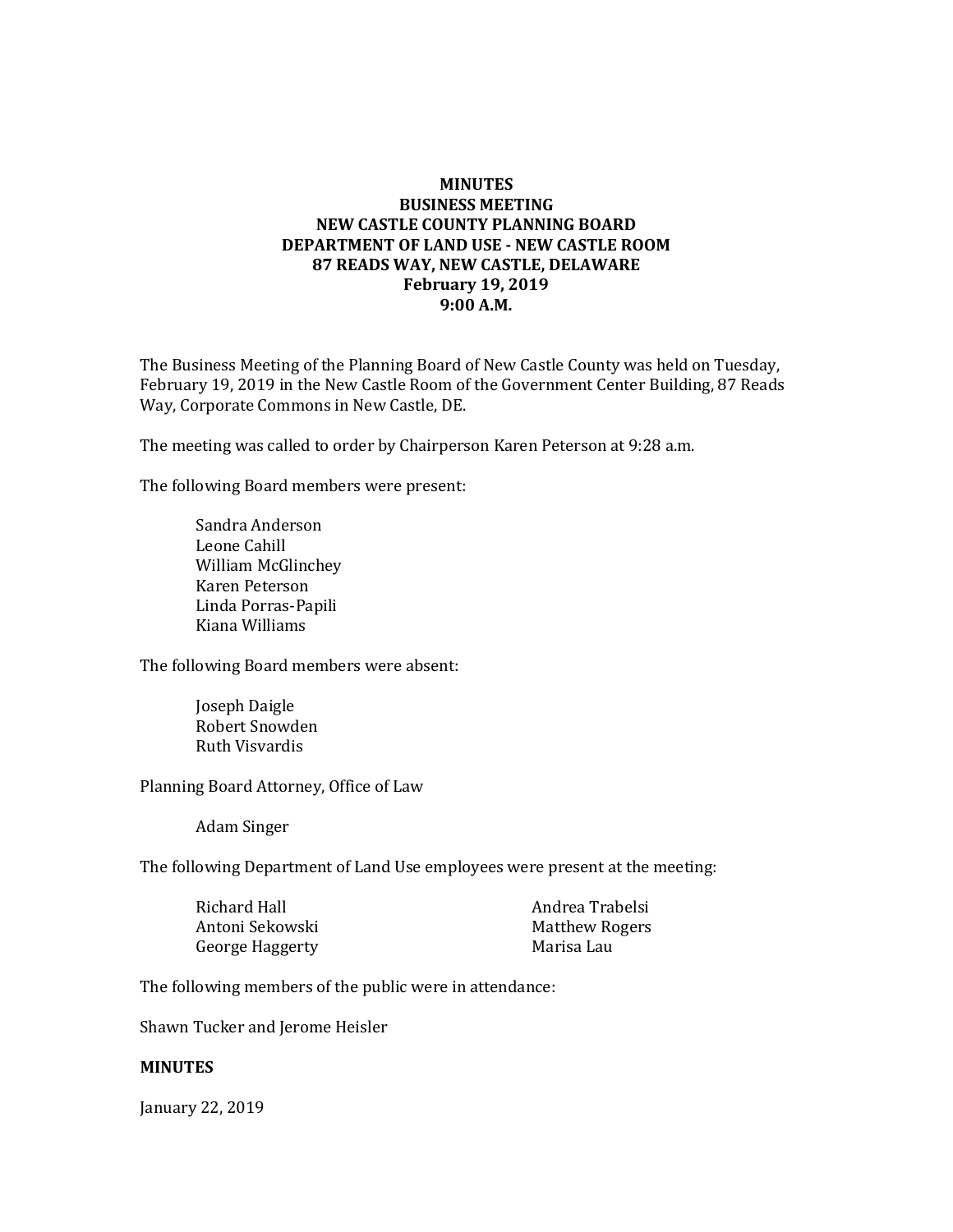### **DEFERRALS**

None.

### **BUSINESS**

**App. 2018-0531-S/Z.** Ordinance 18-130 will revise a previously approved and recorded Major Land Development Plan with Rezoning (App. 2014-0700-S/Z) and reconfirm the CR zoning approved by County Council in July 2015 by Ord. 15-004. Sections 40.31.113 and 40.31.114 of the New Castle County Code requires that any record plan submitted after County Council adopts a rezoning shall be in general conformance with the development depicted on the approved exploratory or preliminary plan that was relied upon by County Council when it granted the rezoning.

The Department has considered the *Standards for Zoning Map Amendment* in Section 40.31.410 of the *New Castle County Code* and comments received from agencies and the public. Based on this analysis, the Department recommends **APPROVAL** of Ordinance **18- 130**.

At a business meeting held on February 19, 2019 the Planning Board considered the recommendation offered by the Department of Land Use. On a motion by Mr. McGlinchey, seconded by Ms. Williams, the Planning Board voted to recommend APPROVAL of Ordinance 18-093 as introduced. The motion failed to pass by a vote of 4-0-1-4 (Yes: McGlinchey, Peterson, Porras-Papili, Williams; No: none; Abstain: Cahill-Krout; Absent: Anderson, Daigle, Snowden, Visvardis).

In discussion preceding the vote the Board members offered the following comments:

Ms. Papili asked for more information about the development rights retained to build a movie theater and restaurants on a nearby parcel. Antoni Sekowski, Planning Manager for the Department of Land Use, replied that the site she referred to is part of a plan that includes a parcel adjoining the existing CarMax lot. The redevelopment rights for the site have not been exercised yet.

Mr. McGlinchey asked what changes had been made to the conditions in the Departmental recommendation. Ms. Lau replied that the conditions were condensed into three (3) rather than four (4) statements. A condition stating that the applicant should work with the Department to create design guidelines is no longer applicable since the guidelines have been completed.

At 10:00 a.m. Ms. Peterson asked if the earlier vote on App. 2018-0531-S/Z (Avon Commons) could be rescinded for two reasons. First, the motion was made on the recommendation and not the application. Second, Ms. Anderson had arrived after the vote, and this was her final board meeting. Adam Singer, Planning Board attorney, asked for a motion to reopen the Avon recommendation. Ms. Peterson made a motion. Mr. McGlinchey asked if Ms. Anderson required any additional information about the application. She stated she had read the transcript and did not.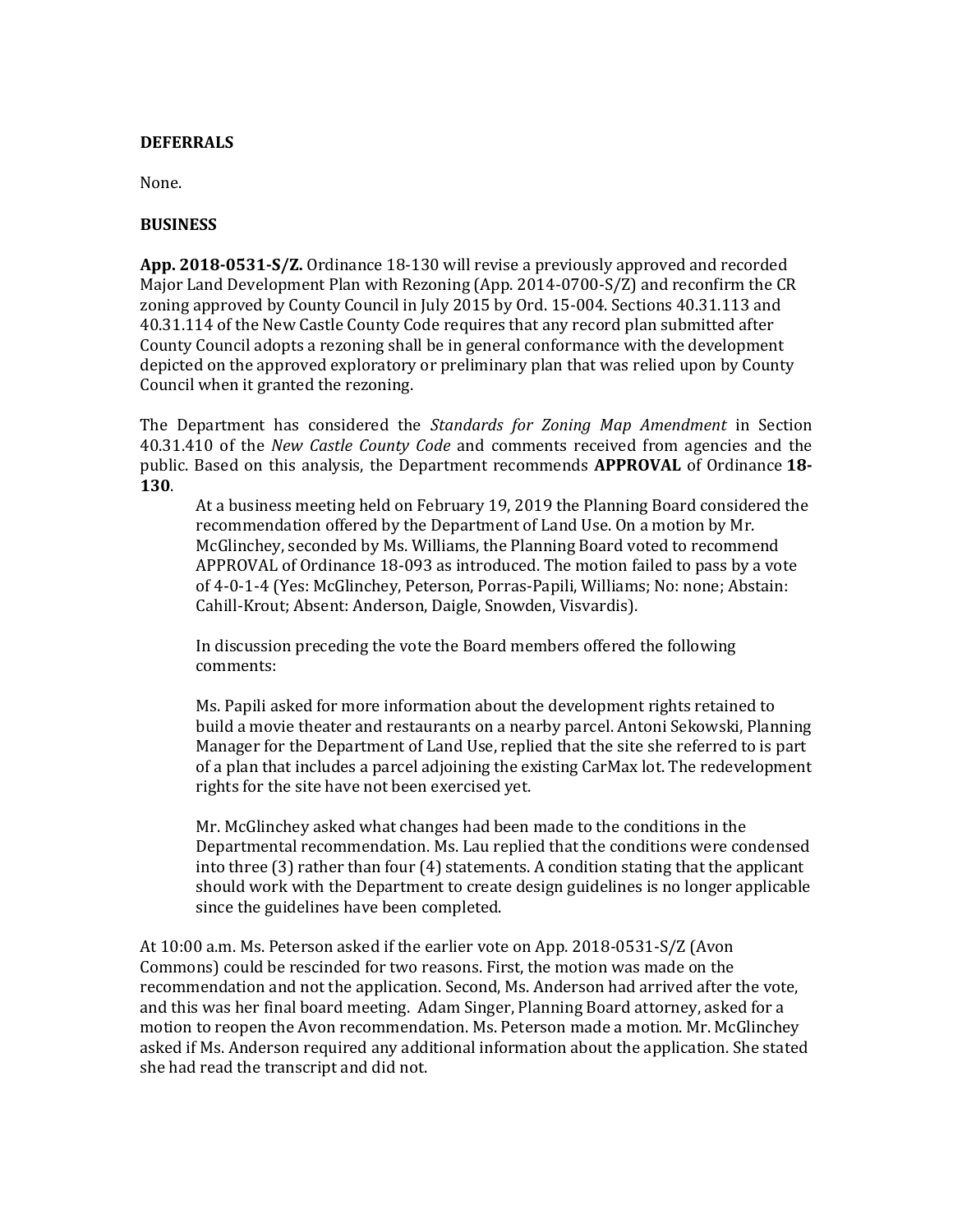On a motion by Mr. McGlinchey, seconded by Ms. Williams, the Planning Board voted to recommend APPROVAL of App. 2018-0531-S/Z with the conditions as stated by the Department. The motion was adopted by a vote of 5-0-1-3 (Yes: Anderson, McGlinchey, Peterson, Porras-Papili, Williams; No: none; Abstain: Cahill-Krout; Absent: Daigle, Snowden, Visvardis).

It was agreed that the Department will inform the applicant of the outcome of the vote. Mr. Singer noted that Ms. Anderson had been unable to attend the original vote due to several traffic accidents in New Castle County. Ms. Peterson added that the meeting had started late because the board didn't have a quorum for the same reason.

**App. 2018-0643-D.** Former Three Little Bakers Golf Course as bounded by Skyline Drive, New Linden Hill Road, Pike Creek Road and Mermaid Boulevard. **To Amend Declarations of Restrictions,** dated September 10, 1964 and an amendatory agreement to those restrictions dated December 22, 1969 to eliminate the requirements for an 18-hole golf course, increase the amount of open space required for the development to 235 acres, to construct no more than 224 residential dwelling units on parcels 08-036.10-109, 08-036.40- 058 and 08-042.40-134 and to permit uses approved by the Department of Land Use and New Castle County Council on the open space set aside for the 18-hole golf course. This application is associated with the land development plan for **Terraces at Pike Creek** (App. 2010-0757- S) S zoning. CD 3. Mill Creek Hundred.

The Department of Land Use has considered the standards in Section 40.31.130.D of the New Castle County Code and other public comments. Based on this analysis the Department is of the opinion that the proposed changes are not in the best interest of the parties to the restrictions and that the proposed changes to the existing deed restrictions are not consistent with the planning goals for the County. As a result, the Department recommends **DENIAL** of the deed restriction change as proposed.

At a business meeting held on February 19, 2019 the Planning Board considered the recommendation offered by the Department of Land Use. On a motion by Ms. Papili, seconded by Ms. Anderson, the Planning Board voted to recommend **DENIAL** of the Declaration of Restrictions change application based on the rationale provided by the Department of Land Use. The application was denied by a vote of 0-6-0-3 (Yes: none; No: Anderson, Cahill, McGlinchey, Peterson, Porras-Papili, Williams; Abstain: none; Absent: Daigle, Snowden, Visvardis).

Prior to the vote, Ms. Peterson disclosed that prior to the application coming to the Board, she was approached by a resident who spoke as to her views on the application. Ms. Peterson made the Board aware that she did not engage in any conversation about the application, and the incident did not enable her to form an opinion as to the merits of the application, and was not materially different from comments presented at the public hearing, and did not impact her ability to fairly and impartially evaluate the application based upon the proper record that has been developed, notwithstanding that conversation she stated that she'd be able to vote on the application in an impartial manner, based solely on the public record that has been developed. There was no additional discussion that preceded the vote.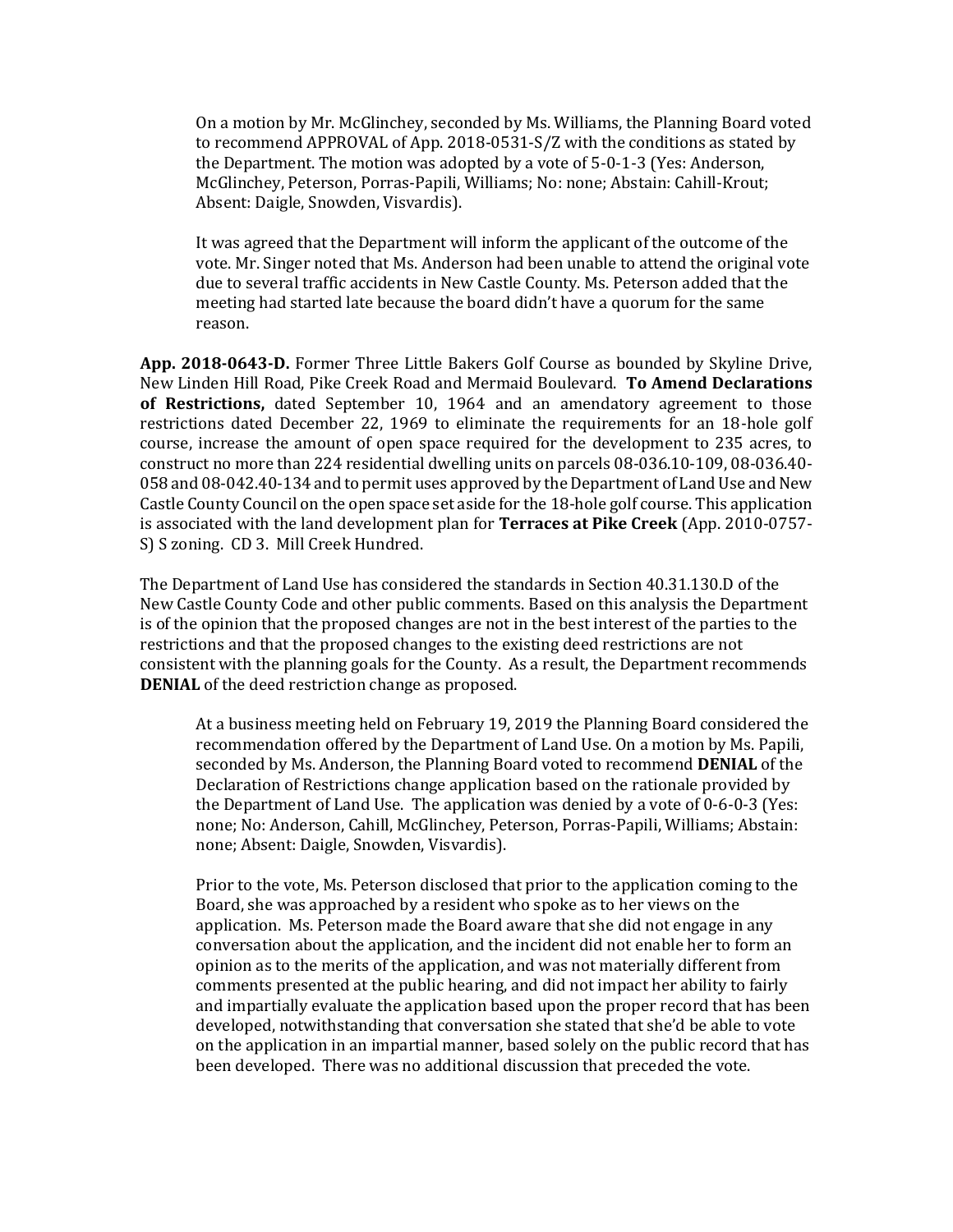### **OTHER BUSINESS**

### **Planning Board By-Laws and Special Rules of Order:**

On a motion by Ms. Cahill-Krout, seconded by Ms. Williams, the Planning Board voted to amend the New Castle County Planning Board By-laws. The motion was adopted by a vote of 6-0-0-3 (Yes: Anderson, Cahill-Krout, McGlinchey, Peterson, Porras-Papili, Williams; No: none; Abstain: none; Absent: Daigle, Snowden, Visvardis).

In discussion preceding the vote the Board members offered the following comments:

Ms. Peterson called the Board's attention to a mistake in the draft that had been circulated prior to the meeting. At the January 22, 2019 business meeting, the Board had agreed to amend the language in Article III, Sections 4 and 5 referring to the policy for forfeiting membership on the Board. It should state that any member who has three unexcused absences "in a one-year period" forfeits membership. That change had not been made to the final draft and should be incorporated into the official version. There were no additional questions or comments.

On a motion by Ms. Cahill-Krout, seconded by Ms. Williams, the Planning Board voted to amend the New Castle County Planning Board Special Rules of Order. The motion was adopted by a vote of 6-0-0-3 (Yes: Anderson, Cahill-Krout, McGlinchey, Peterson, Porras-Papili, Williams; No: none; Abstain: none; Absent: Daigle, Snowden, Visvardis).

In discussion preceding the vote the Board members offered the following comments:

Ms. Anderson noted that the draft that had been circulated prior to the meeting did not indicate that the Special Rules of Order had been amended on May 18, 2010. She asked that the official version include this date.

Ms. Papili asked how long the record could be held open on Deed Restriction Change applications under the current Special Rules of Order, and what the new procedure would be once these were amended. Ms. Peterson responded. Currently, the Board can approve a motion to hold the record open on this type of application for three (3) days. At the public hearing on December 4, 2018, the Board suspended the Special Rules of Order to allow the record to remain open for App. 2018-0643-D for thirty (30) days. The proposed amendment would automatically hold the record open for at least three (3) days on applications for *Statutory Text Amendments* and *Deed Restriction Changes.* To hold the record open for a longer period would require an audience member at the public hearing to make that request; the Planning Board would then have to make a motion to that effect. In such a case, the amendment would also make it unnecessary for the Board to make a motion to suspend the Special Rules of Order first.

On a motion by Ms. Cahill-Krout, seconded by Ms. Anderson, the Planning Board voted to amend the New Castle County Planning Board Special Rules of Order with the correction to add the May 18, 2010 date of amendment. The motion was adopted by a vote of 6-0-0-3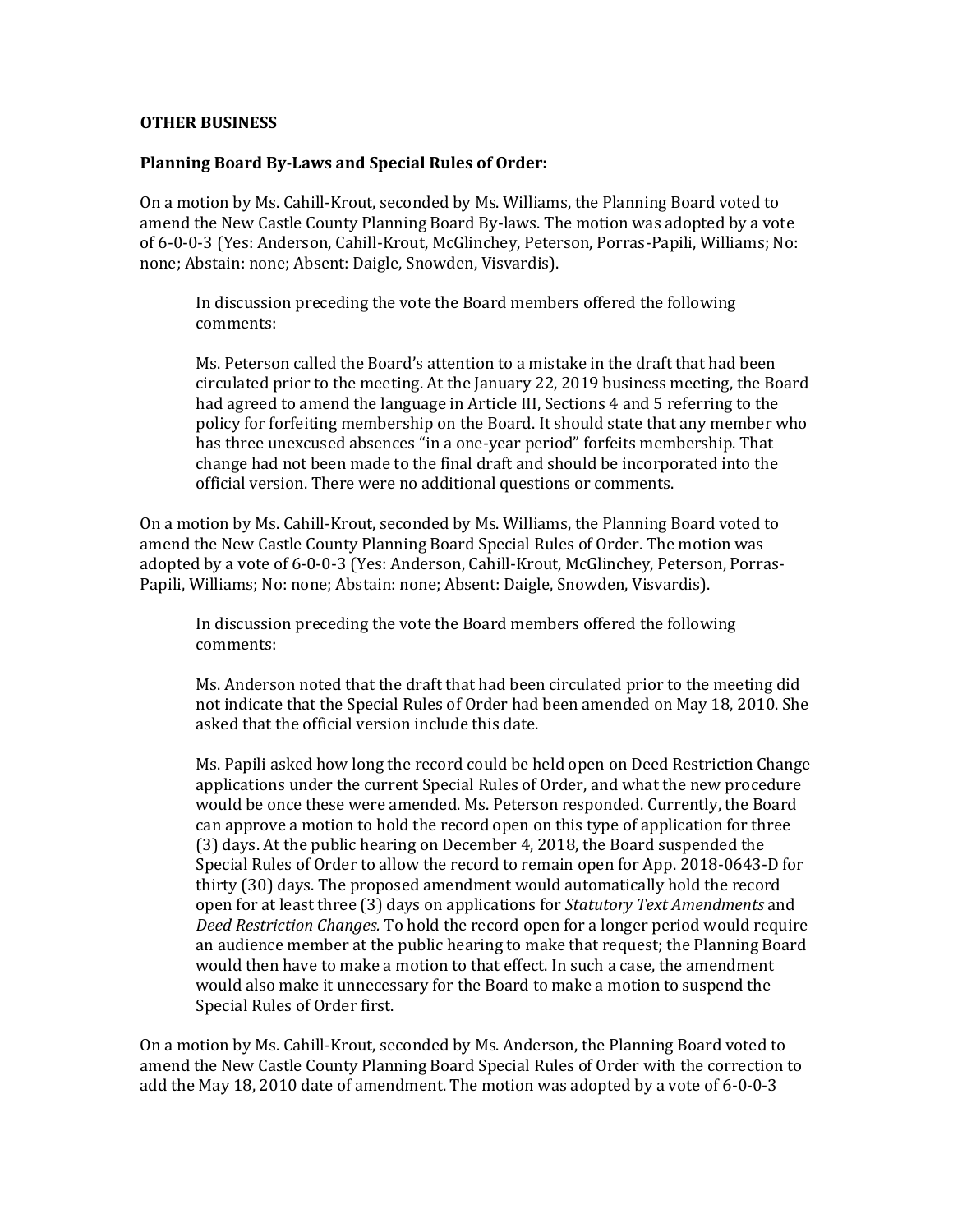(Yes: Anderson, Cahill-Krout, McGlinchey, Peterson, Porras-Papili, Williams; No: none; Abstain: none; Absent: Daigle, Snowden, Visvardis).

## **REPORT OF COMMITTEES**

None. Ms. Peterson acknowledged the work of the by-laws committee. The Board thanked the committee and the committee chair, Ms. Visvardis.

# **REPORT OF GENERAL MANAGER**

Richard Hall, General Manager of the Department of Land Use, reported that County Council Land Use Committee will vote on the septic moratorium ordinance at their upcoming meeting this afternoon. The draft ordinance will then be heard by Council the following week. As mentioned before, the Level of Service (LOS) draft ordinance will be presented at the April public hearing. It was introduced in Council on January 22nd. The Department expects the ordinance to generate a conversation about Transportation Improvement Districts (TIDs). A visioning session for the Southern New Castle County plan that was held a few weeks ago had a very good turnout. A second public meeting for the Route 202 corridor plan will be scheduled soon. The Department will formally reach out to the Planning Board with an update on how it will move forward with the Route 9 corridor and North Claymont plans. Work on the sub-area plans is part of the larger process of updating the Comprehensive Plan, which is due in 2022. The Department also recently held an outreach event called Reality Check. Attendees played a land development game described as a cross between Monopoly and Sim City, using a custom game board developed for the County with the help of a consultant. The game was well received by stakeholder groups. The Department expects to conduct more of these events and would like to show this new tool to the Planning Board.

Mr. Hall introduced Andrea Trabelsi, new Assistant Manager for the Department of Land Use. She comes to New Castle County from Whitman, Requardt and Associates, LLP and her background is in land use, transportation planning, and landscape design. Ms. Trabelsi mentioned that she is a County resident and looks forward to working with local groups and organizations.

# **REPORT OF CHAIRPERSON**

Ms. Peterson announced that a prospective member for the Planning Board, Darryl Parson, would be interviewed at this afternoon's Council Land Use Committee meeting. He could join the board as early as next week, if approved by Council. She will make sure to keep Ms. Anderson informed of the outcome.

# **OTHER BOARD MEMBER COMMENTS**

Ms. Anderson observed that the minutes from the previous business meeting had been approved before she arrived. The minutes reported that she had agreed to stay on until a new board member was approved; it seems that will happen shortly.

# **COMMENTS FROM THE PUBLIC**

None.